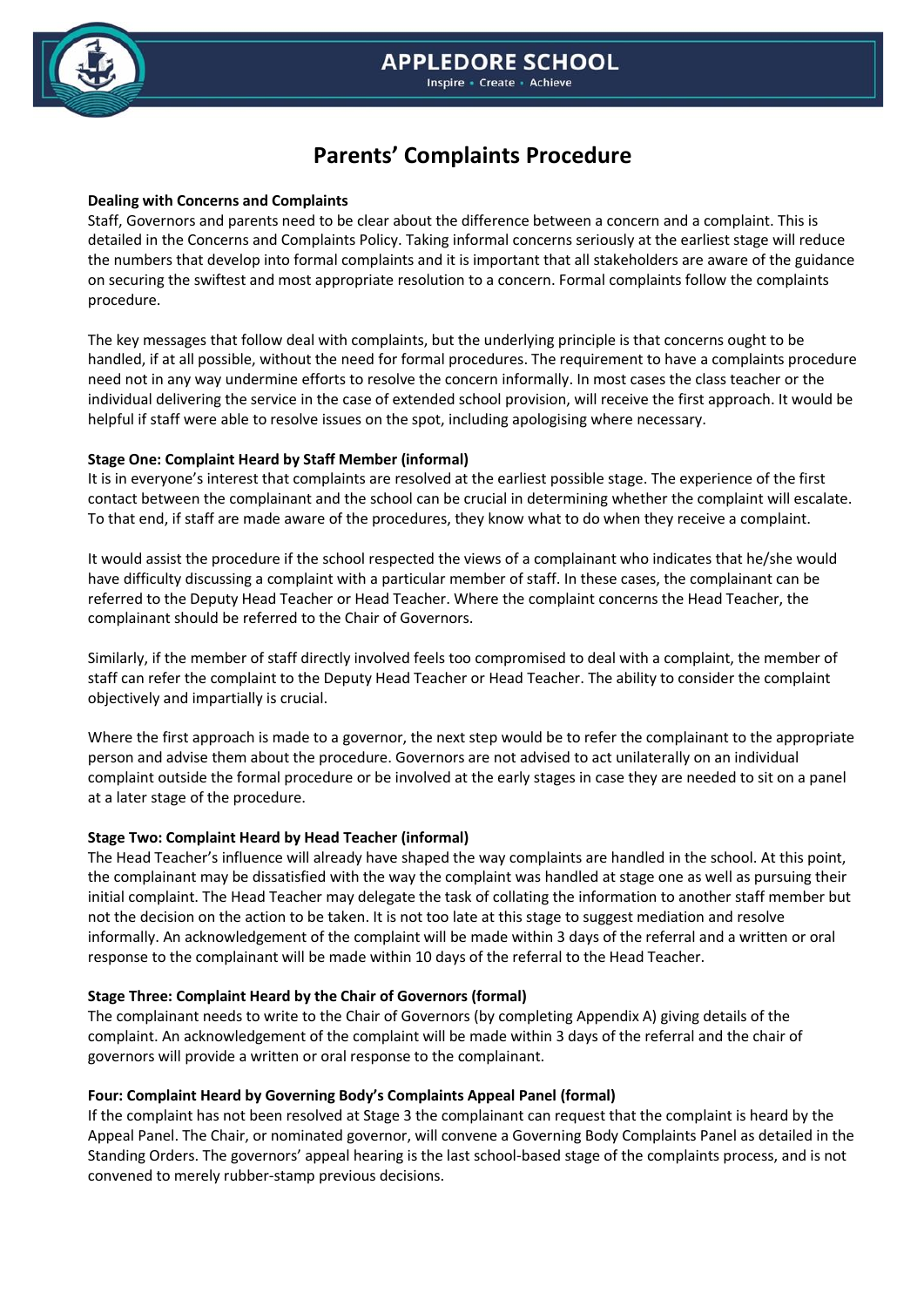# **The Remit of the Complaints Appeal Panel**

The panel can:

- dismiss the complaint in whole or in part
- uphold the complaint in whole or in part
- decide on the appropriate action to be taken to resolve the complaint
- recommend changes to the school's systems or procedures to ensure that problems of a similar nature do not recur

There are several points which any governor sitting on a complaints panel needs to remember: The appeal hearing is independent and impartial and must be seen to be so. No governor may sit on the panel if they have had a prior involvement in the complaint or in the circumstances surrounding it. In deciding the make-up of the panel, governors need to try and ensure that it is a cross-section of the categories of governor and sensitive to the issues of race, gender and religious affiliation.

- The aim of the hearing, which needs to be held in private, will always be to resolve the complaint and achieve reconciliation between the school and the complainant. However, it has to be recognised the complainant might not be satisfied with the outcome if the hearing does not find in their favour. It may only be possible to establish the facts and make recommendations which will satisfy the complainant that his or her complaint has been taken seriously.
- An effective panel will acknowledge that many complainants feel nervous and inhibited in a formal setting. Parents often feel emotional when discussing an issue that affects their child. The panel chair will ensure that the proceedings are as welcoming as possible. The layout of the room will set the tone and care is needed to ensure the setting is informal and not adversarial.
- Extra care needs to be taken when the complainant is a child. Careful consideration of the atmosphere and proceedings will ensure that the child does not feel intimidated. The panel needs to be aware of the views of the child and give them equal consideration to those of adults. Where the child's parent is the complainant, it would be helpful to give the parent the opportunity to say which parts of the hearing, if any, the child needs to attend.
- The governors sitting on the panel need to be aware of the complaints procedure

# **Roles and Responsibilities**

# **The Role of the Clerk**

The Department strongly recommends that any panel or group of governors considering complaints be clerked. The clerk would be the contact point for the complainant and be required to:

- set the date, time and venue of the hearing, ensuring that the dates are convenient to all parties and that the venue and proceedings are accessible
- collate any written material and send it to the parties in advance of the hearing
- meet and welcome the parties as they arrive at the hearing
- record the proceedings
- notify all parties of the panel's decision

# **The Role of the Chair of the Governing Body or the Nominated Governor**

The nominated governor role is to:

- check that the correct procedure has been followed
- notify the clerk to arrange the panel, if a hearing is appropriate

# **The Role of the Chair of the Panel**

The Chair of the Panel has a key role, ensuring that:

- the remit of the panel is explained to the parties and each party has the opportunity of putting their case without undue interruption
- the issues are addressed
- key findings of fact are made
- parents and others who may not be used to speaking at such a hearing are put at ease
- the hearing is conducted in an informal manner with each party treating the other with respect and courtesy
- the panel is open minded and acting independently